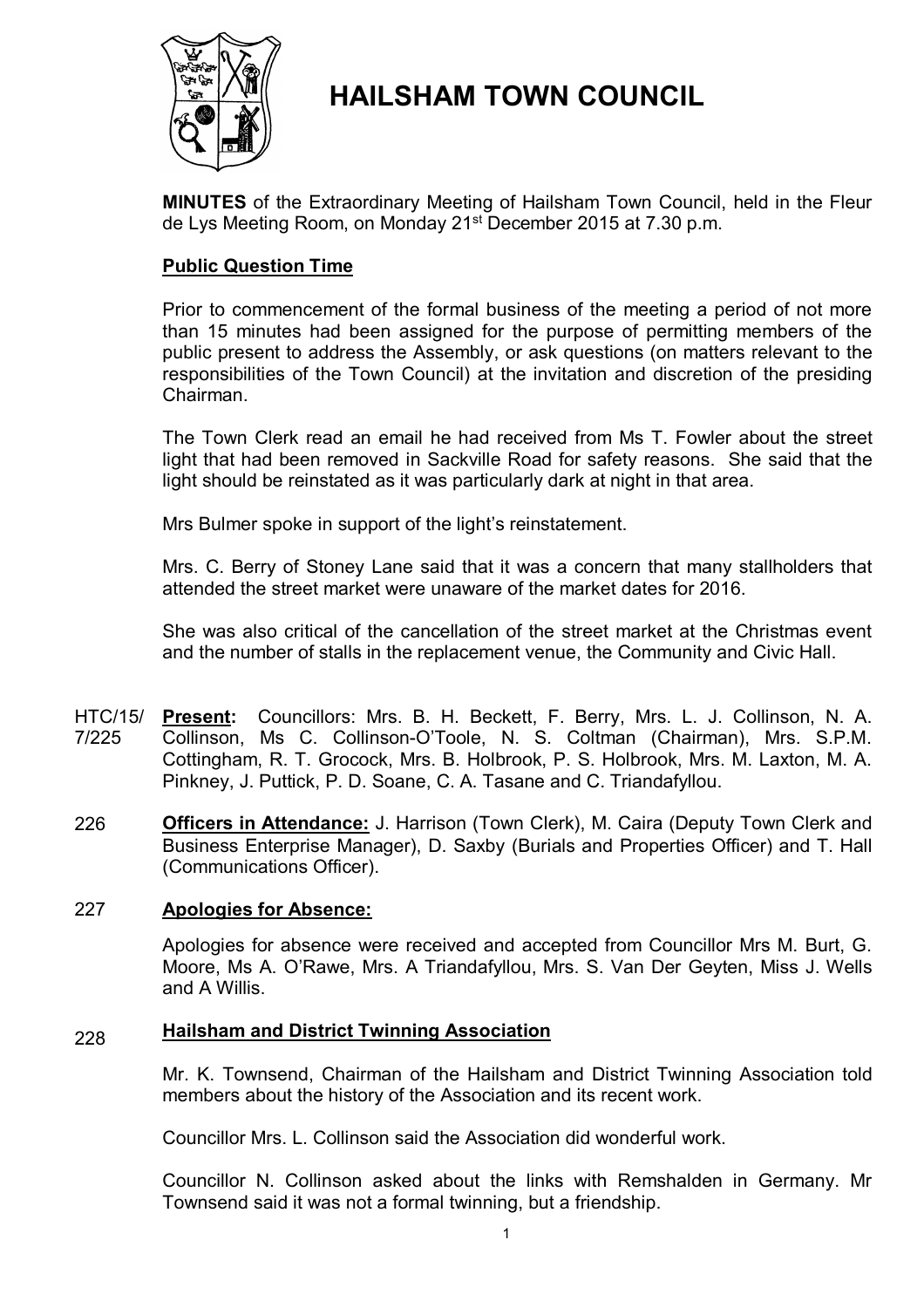# 229 **Declarations of Interest**

Councillor Mrs. M. Laxton declared an interest in agenda items 11 – 'Hailsham Heroes' Community Awards and 15 – Town Council's Newsletter as her daughter, Ms Helen Deehan, is involved in both items.

# **Confirmation of Previous Minutes**

- 230.1 Councillor J. Puttick stated that he should be included in the list of councillors sitting on the Neighbourhood Planning Sub-Committee (Minute 219). This was agreed.
- 230.2 **RESOLVED** that the Minutes and Reports of the meeting of the Meeting of Hailsham Town Council (Ref: HTC/15/6/202-224) on 25<sup>th</sup> November as amended, confirmed as a correct record, and signed by the Chairman.

# **Matters Arising**

231 Councillor Tasane queried whether the response given to Mrs. Hamilton's question about a possible housing development on the farmlands near Station Road had been dishonest and misleading. The Chairman said he was unaware of the possible development, although the developers had given a presentation to the Council.

The Chairman said that he had not attended the presentation.

232 Councillor Mrs. Laxton said that the date for the closure of Hailsham East Nursery had been confirmed as 22<sup>nd</sup> July 2016. This date was not known at the time of Ms Kilshaw and Ms Christmas's question at the meeting.

# 234 **Committee and Panel Reports**

**RESOLVED**, after consideration, to receive the following reports of Committees, to approve and adopt the recommendations contained therein and the actions taken as reported therein**.**

- A. Finance, Budget and Resources Committee Meeting (11<sup>th</sup> November 2015)
- B. Planning and Development Committee Meeting (8<sup>th</sup> December 2015)
- C. Communities Committee Meeting (7<sup>th</sup> December 2015)

**RESOLVED** to note the Neighbourhood Planning Sub-Committee Meetings held on 1<sup>st</sup> December 2015, 2<sup>nd</sup> December and 9<sup>th</sup> December 2015

Finance, Budget and Resources Committee  $-11<sup>th</sup>$  November 2015

#### 235 Minute 56.6 and 56.7 Accounts and Audit – Budget for 2016-2017

Councillor Berry said he was unhappy about the recording of the discussion on this agenda item. Three figures for the increase in the precept had been debated. This should be minuted as the people of Hailsham would be aware of the discussion.

Communities Committee - 7<sup>th</sup> December 2015

#### 236 Minute 99 – Members of the Public Question Time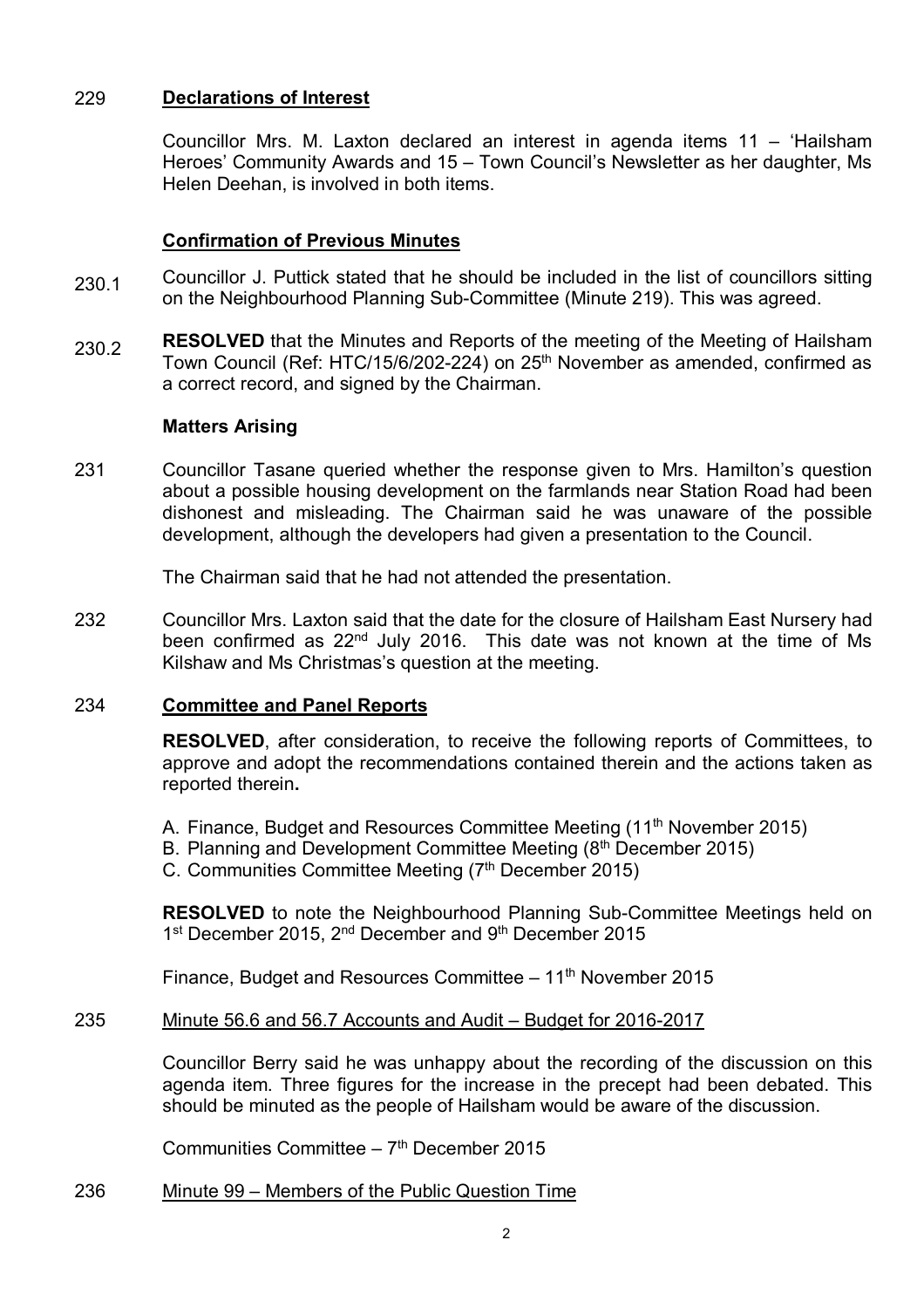Councillor Berry asked that the hire of the Community and Civic Hall be included in the list of expenditure.

#### 237 Minute108 – Hailsham Forward

Councillor Berry asked what the Hailsham Air Action was. The Deputy Town Clerk and Business Enterprise Manager said that it should read Hailsham Area Action Plan.

#### 238 Minute 110 – Christmas Event 2015

Councillor P. Holbrook said that his abstention from voting and Councillor Berry's opposition had not been recorded as requested.

#### 239 Neighbourhood Planning Sub-Committee meetings.

Councillor Puttick said that Councillor C Triandafyllou was the Vice Chairman of the Sub-Committee, not Councillor Soane.

Councillor N. Collinson said that he and Councillor Coltman were present at the meeting of the Sub-Committee on 1<sup>st</sup> December 2015.

Councillor N. Collinson said his initials are "N.A." not "N.S." as recorded.

# 240 **Street Lights**

The Town Clerk referred members to amended officer's report circulated at the meeting.

### **RESOLVED** to:

- a) Request that East Sussex County Council carry out all recommended repairs and replacements; replacing the removed street lights and columns, those lights and columns that will require replacement within a year; and those that require lamp replacements (with new rather than second hand lamps) and that the replacements should be with energy-saving LED lanterns.
- b) That £23,000 for these works comes from capital reserves (monies from the sale of land).
- c) That a further £6,000 be ring-fenced for street light repairs in the future, from the same monies.

### 241 **Grass and Hedge Cutting**

The Deputy Town Clerk referred members to the officer's report circulated with the agenda. The Strategic Projects Committee had asked that the cost and benefits of providing the grass/hedge cutting service in-house be investigated and reported.

**RESOLVED** that the current contracts for grass cutting and hedge cutting be extended for a further year; and that the Strategic Projects Committee carry out a further review this area of council service over the coming year.

# 242 **Public Access Defibrillators**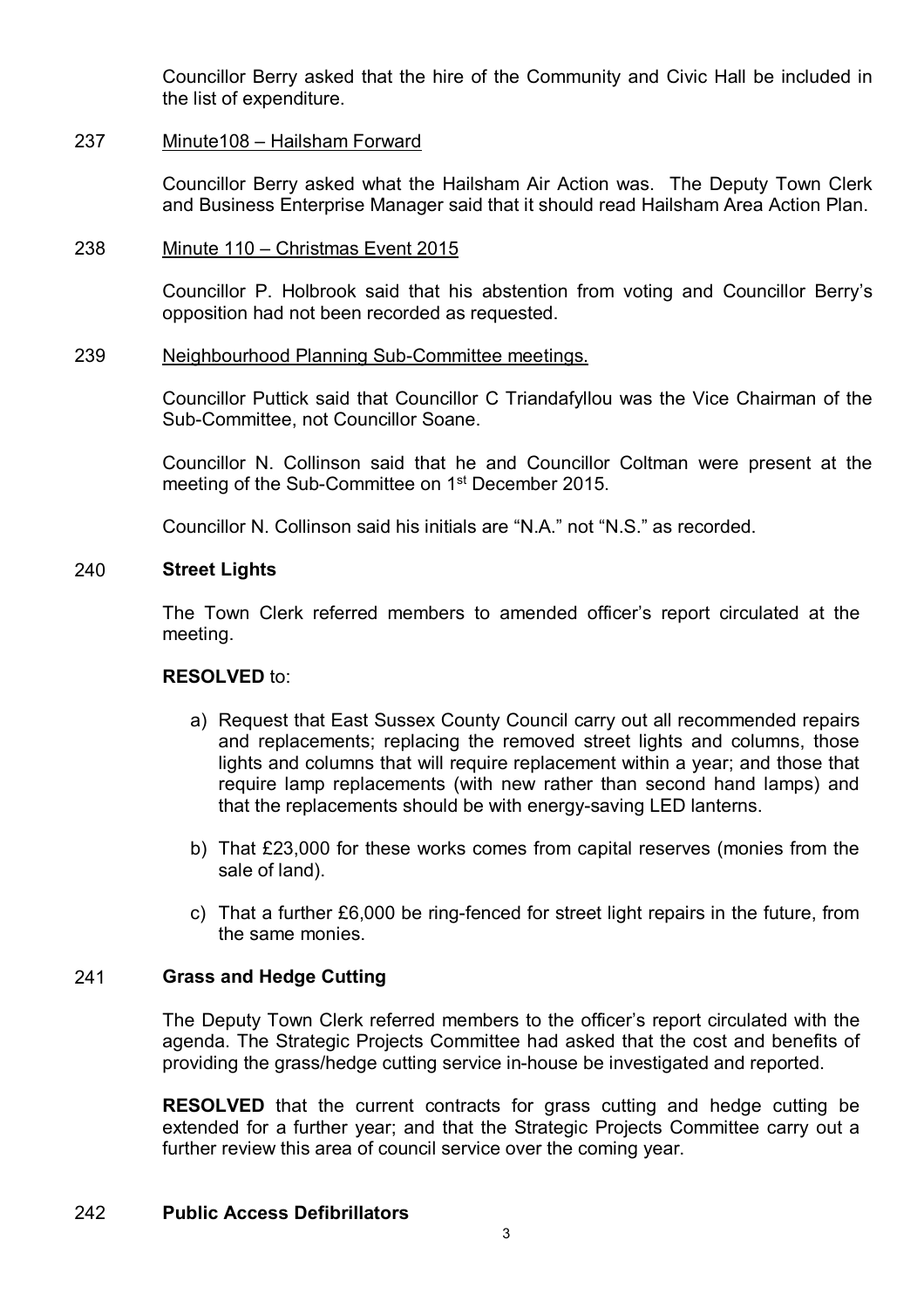Councillor C. Triandafyllou reported on the background of this item. Four defibrillators had been purchased but there had been a delay in their installation for various reasons.

He said that an additional £550 was needed to install the defibrillator to the external wall of Hailsham East Community Centre.

**RESOLVED** to allocate £550 from reserves to complete the installation of the defibrillator to Hailsham East Community Centre in the vent of East Sussex County Council not agreeing to meet the costs.

### 243 **Plan for Festivities and Events**

Councillor Triandafyllou referred members to the report circulated with the agenda

He said that he was asking for an allocation of £15,000 for next year's events according to the costs and descriptions within the report.

### **RESOLVED** to:

- a) Allocate funds of £15,000 as detailed in the report circulated.
- b) Delegate full authority and responsibility to the Communities Committee to implement these events without the requirement for further formal approval by Council, subject to the presentation of a six month progress report at the September Council meeting.

Councillors Berry, Mrs Laxton, Mrs B. Holbrook and P. Holbrook asked that their opposition be recorded.

# '**Hailsham Heroes' Community Award**

- 244.1 Councillor Mrs. Laxton left the meeting for the duration of discussion of this agenda item.
- 244.2 The council, at its meeting on 22<sup>nd</sup> July 2015 had adopted the Strategic Projects Committee's recommendation that the Hailsham Hero award be established and that a Sub-Committee be formed to further develop the idea. Its recommendations were then adopted at the council meeting on 30<sup>th</sup> September 2015. The Selection Panel to consider nominations was to comprise of three Councillors and two members of the public.

Three members of the public had been nominated or volunteered to sit on the Sub-Committee. They were Ms V. Browne, Mrs. M. Deehan and Ms A. Matthews.

#### 244.3 **RESOLVED**

 To rescind the relevant part of previous resolution (reference; HTC16/3/176.2 – that the selection panel consist of three council members and two members of the public). This resolution was carried by the necessary two thirds majority of members present.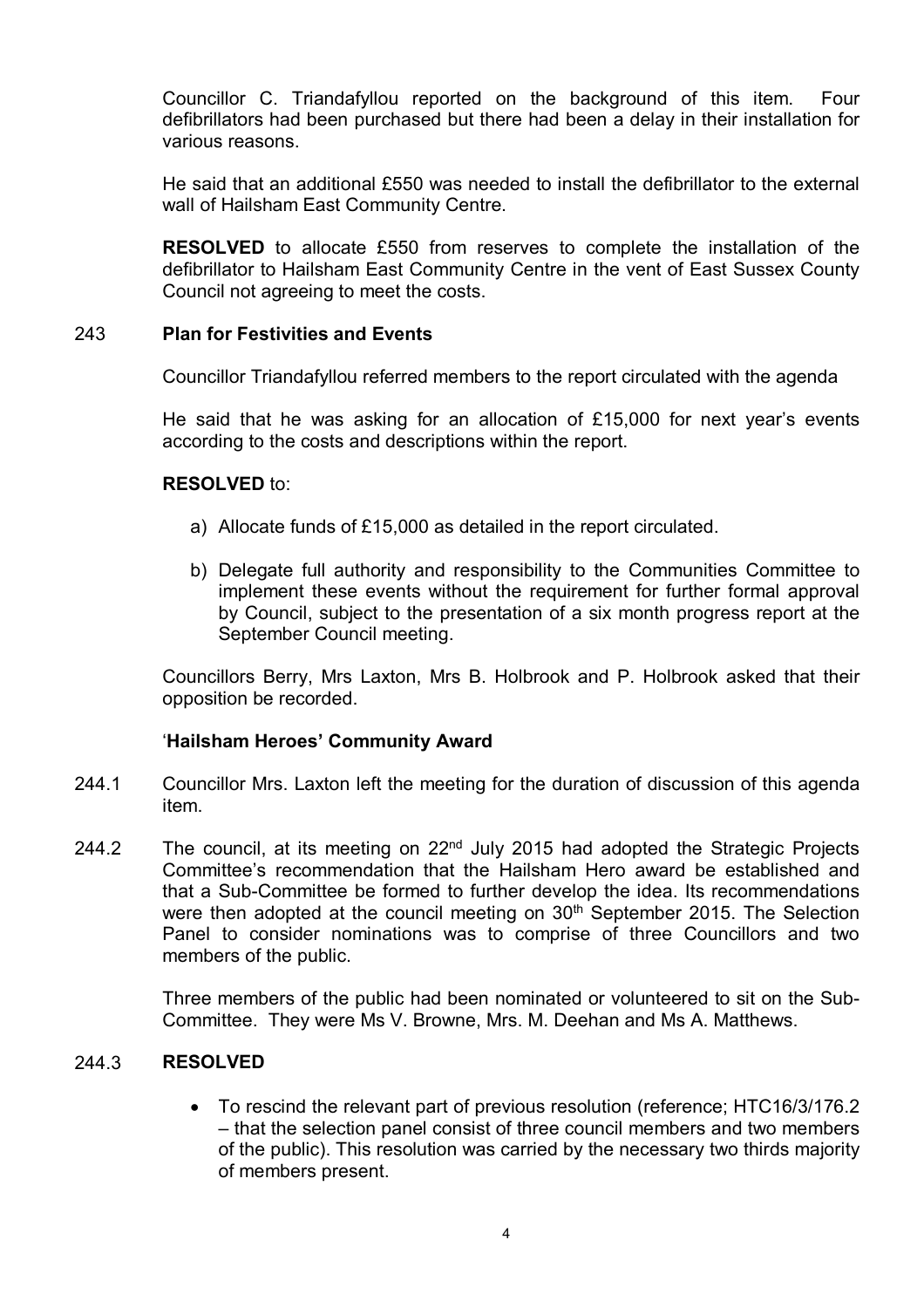• That the selection panel is made up of the three council members who formed the sub-committee (Cllrs Coltman, P. Holbrook and O'Rawe) and three members of the public; Ms V. Browne, Mrs. H. Deehan and Ms A. Matthews.

### 245 **Hailsham East Community Centre**

The Town Clerk referred members to the officer's report as circulated with the agenda.

**RESOLVED** to nominate Hailsham East Community Centre to be registered as an 'Asset of Community Value'.

### 246 **Streams Off Butts Fields**

Members were asked to consider a request from members of the public for the Town Council to provide financial help to clear out streams adjacent to Butts Field.

Councillor Berry was concerned about what may be in the streams, i.e. toxic waste.

Councillor Soane said he would be willing the help monitor the situation,

Councillor N. Collinson said that the Council should provide assistance, but not financially. He suggested meeting the costs of skip hire.

**RESOLVED** that Hailsham Town Council meet the cost of providing one skip to members of the public to clear the streams adjacent to Butts Field, providing that there is confirmation that the operation is legal, access to the privately owned land had been legally granted, and that consultation takes place with Wealden District Council on the possible toxicity of the streams' contents and any necessary Health and Safety measures were met.

### 247 **Request From the Women's Institute**

The Town Clerk reported that he had received a request from the Women's Institute that the Council consider allowing them to plant an oak tree on its land to mark the WI's centenary, preferably at the Common Pond. This was to be fully funded by the Women's Institute,

**RESOLVED** to agree to the Women's Institute's request to plant an oak tree on the land around the Common Pond, with a plaque to mark the centenary

### **Town Council's Newsletter**

248.1 Councillor Mrs M. Laxton left the meeting for the duration of discussion on this agenda item.

> The Public Information Officer reported that there had been a large number of suggestions received for the renaming of the Council's newsletter.

> Following discussion three suggestions were voted on. These were 'Our Hailsham', 'Hailsham Post' and 'Hailsham People News'.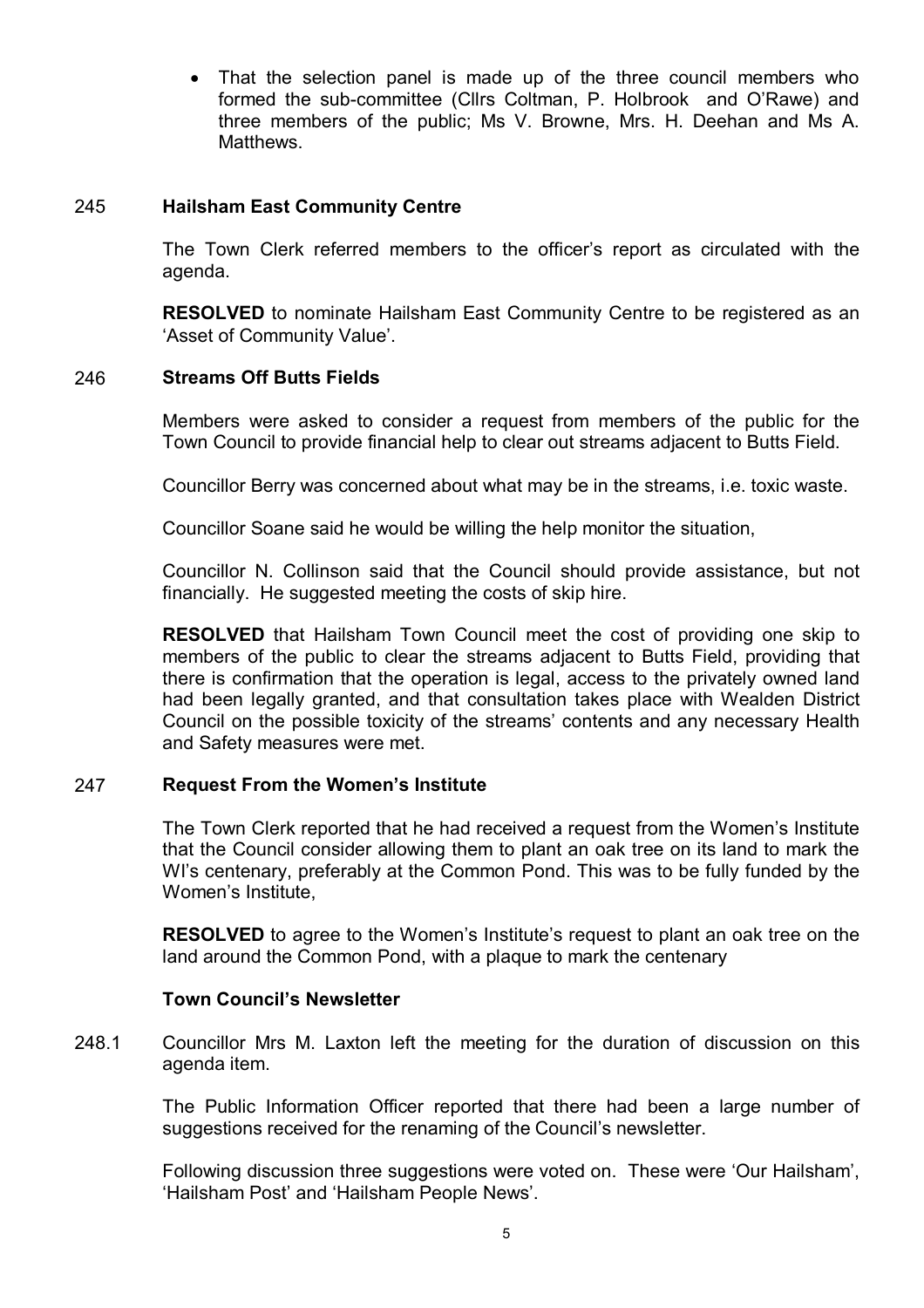On being put to the vote the suggestion of 'Our Hailsham' was declared the winner,

248.2 **RESOLVED** that 'Our Hailsham' be the new title of the Hailsham Town Council newsletter.

### **Bus Shelter in Magham Down**

249.1 The Council were asked to consider a request from East Sussex County Council to reposition a Town Council owned bus shelter at Magham Down. The reason for this request was to provide adequate visibility at the proposed access into a small residential development at the Red Lion public house.

> Councillor N.Collinson was concerned that the repositioning of the bus shelter could cause an accident at a nearby junction.

> **RESOLVED** to agree to the request from East Sussex County Council to reposition the Hailsham Town Council owned bus shelter at Magham Down.

249.2 Councillors Mrs. L. Collinson and N. Collinson requested that their abstentions from voting be recorded.

### 250 **Appointment of External Auditor**

The Town Clerk referred members to the officer's report circulated with the agenda. Members were asked to consider arrangements for the appointment of the Council's external auditor and whether to opt into the 'sector-led body.

**RESOLVED** to 'opt-in' to the Sector-Led Body on the basis that the onus on the Council to provide a panel and engage a properly registered auditor could be onerous and expensive.

### **Councillors' Questions/Information Forum**

#### 251 Clean for the Queen Scheme

Councillor N. Collinson said that Wealden District Council was proposing a 'Clean for the Queen' scheme in honour of Her Majesty's 90<sup>th</sup> Birthday next year. Wealden District Council would be producing a pack for volunteers.

#### 252 The Late Councillor Mrs. Stella Henstock

Councillor Mrs. Laxton requested that an item be placed on the agenda of the next meeting asking for ways to mark the contribution made to the community by the late Councillor Mrs. Stella Henstock.

#### 253 Christmas Lights

Councillor Mrs L. Collinson said she had received comments that the horse chestnut tree in the High Street looked more festive with lights in its branches.

The Deputy Town Clerk said that because of the fragility of the tree it was dangerous for the contractor to stand on it to install the lights.

#### 254 Reports to Council